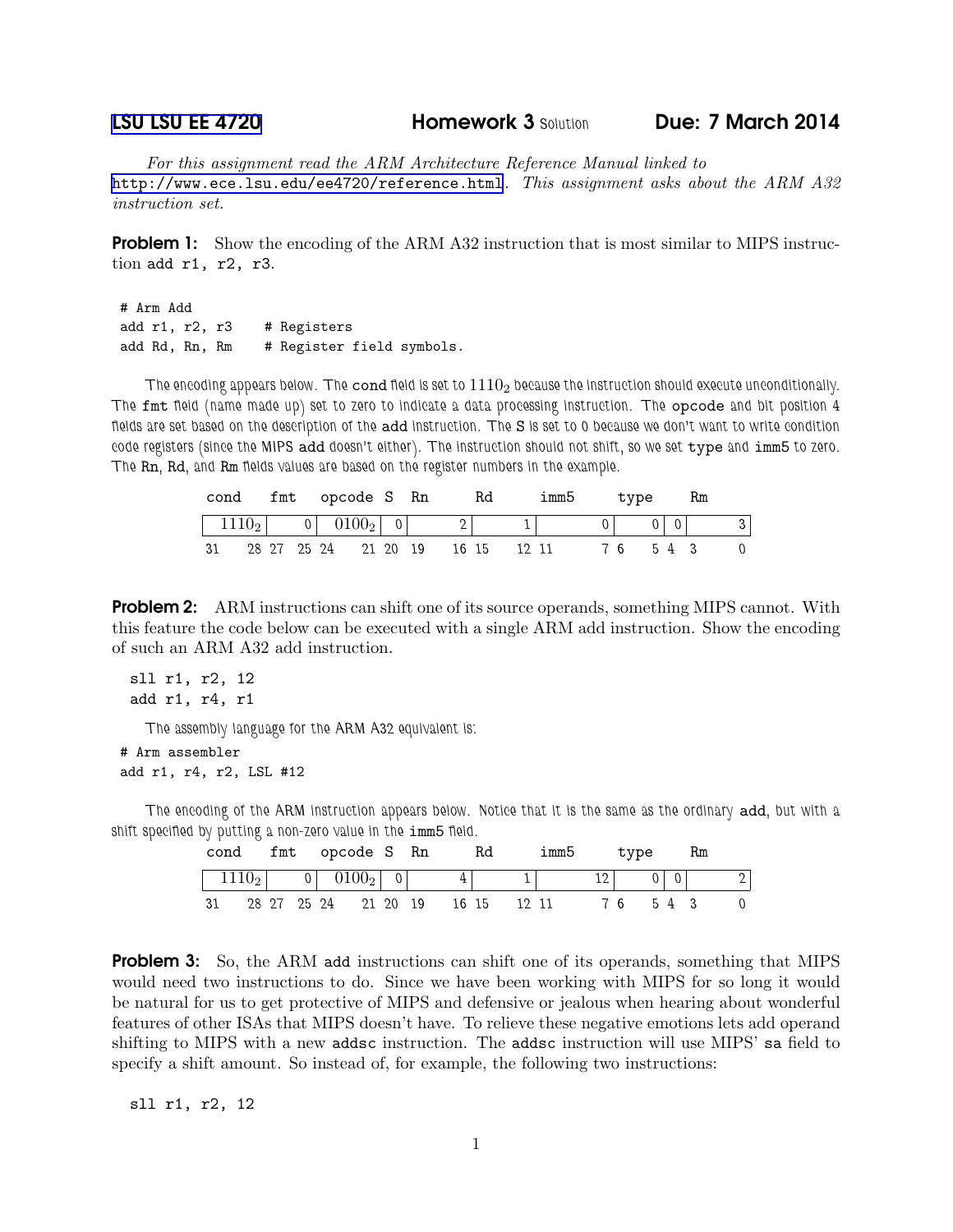add r1, r4, r1

We could use just

addsc r1, r4, r2, 12

where the "12" indicates that the value in  $r^2$  should be shifted by 12 before the addition.

Modify our five-stage MIPS implementation so that it can implement this instruction. (See below for diagrams.)

- The addsc should execute without a stall.
- Don't break existing instructions.
- Don't increase the critical path by more than a tiny amount.
- Keep an eye on cost.

Assume that both the ALU and shift unit take most of the clock period. This means if the ALU and shifter are in the same stage and output of the shifter is connected to the ALU, the critical path will be doubled. (Of course, doubling the critical path would be disastrous for performance.)

There are several ways to solve this, one possibility includes adding a sixth stage, another possibility uses a plain adder (not a full ALU) in the EX stage.

Add hardware to the implementation below. Source files for the diagram are at:

<http://www.ece.lsu.edu/ee4720/2013/mpipei3.pdf>,

<http://www.ece.lsu.edu/ee4720/2013/mpipei3.eps>,

<http://www.ece.lsu.edu/ee4720/2013/mpipei3.svg>. The svg file can be edited using Inkscape.



To see how a shift unit can be added to MIPS see Fall 2010 Homework 3.